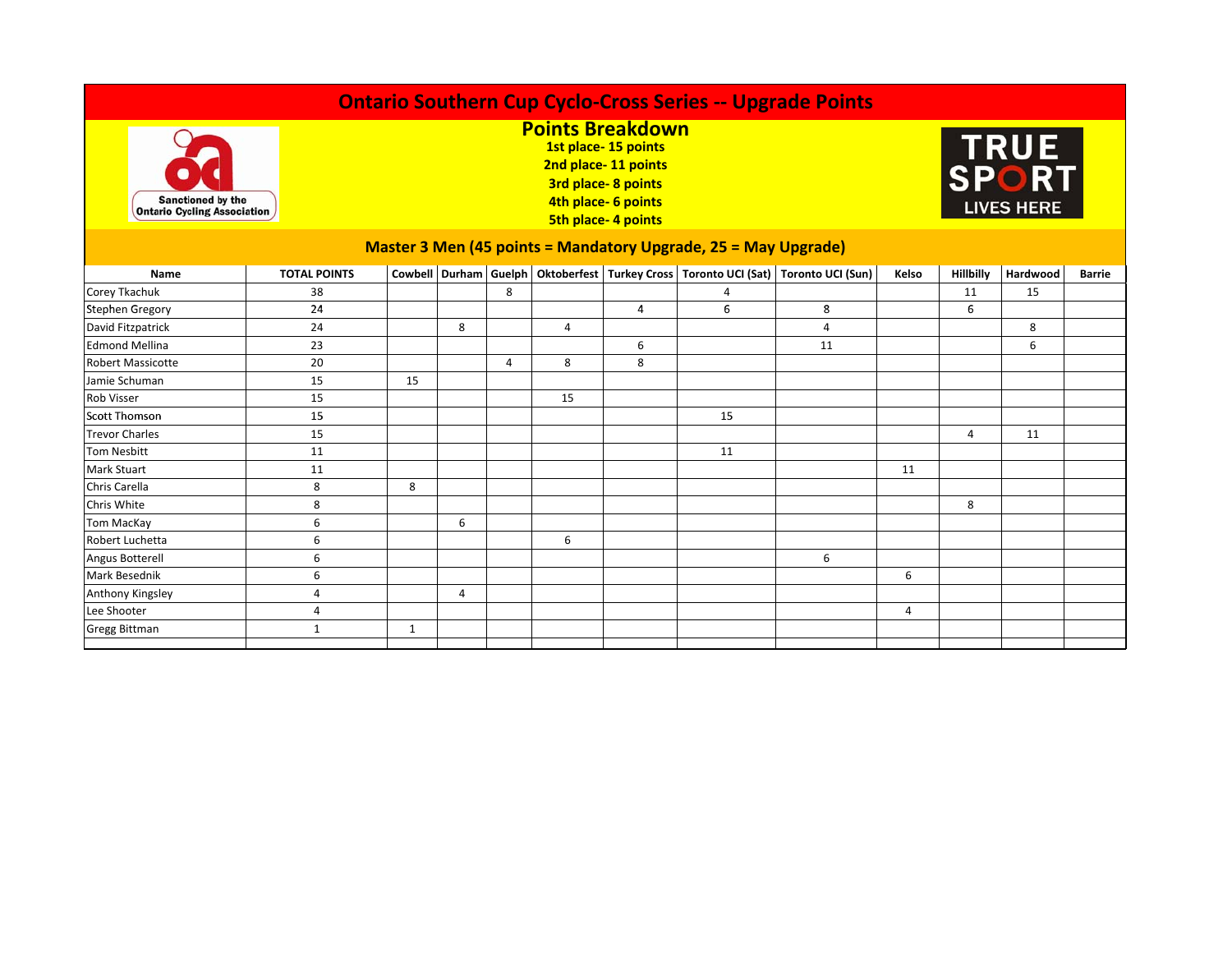| <b>Master 2 Men (45 points = Mandatory Upgrade, 25 = May Upgrade)</b>                                          |                     |                |                |   |                |                |            |                                                                                    |            |           |          |               |
|----------------------------------------------------------------------------------------------------------------|---------------------|----------------|----------------|---|----------------|----------------|------------|------------------------------------------------------------------------------------|------------|-----------|----------|---------------|
| Name                                                                                                           | <b>TOTAL POINTS</b> |                |                |   |                |                |            | Cowbell Durham Guelph Oktoberfest Turkey Cross Toronto UCI (Sat) Toronto UCI (Sun) | Kelso      | Hillbilly | Hardwood | <b>Barrie</b> |
| Kieran Maxwell                                                                                                 | 33                  |                |                |   | 6              | 8              | $\sqrt{4}$ |                                                                                    |            | 15        |          |               |
| <b>Michael Tripp</b>                                                                                           | 30                  |                |                |   |                |                |            |                                                                                    | 15         |           | 15       |               |
| <b>Garnett Abbey</b>                                                                                           | 28                  | $\overline{4}$ |                |   |                | $\overline{4}$ |            |                                                                                    | 6          | 8         | 6        |               |
| Paul Cooney                                                                                                    | 23                  |                | 15             |   | 8              |                |            |                                                                                    |            |           |          |               |
| Shaw Hasyj                                                                                                     | 22                  |                |                |   |                |                |            | 11                                                                                 |            |           | 11       |               |
| <b>Graham Jones</b>                                                                                            | 19                  |                |                |   | 4              |                |            | $\overline{4}$                                                                     |            | 11        |          |               |
| Aaron Hendricks                                                                                                | 16                  |                |                | 8 |                |                |            |                                                                                    | 8          |           |          |               |
| Wes Stephenson                                                                                                 | 15                  | 15             |                |   |                |                |            |                                                                                    |            |           |          |               |
| Jeff Ker                                                                                                       | 11                  |                | 11             |   |                |                |            |                                                                                    |            |           |          |               |
| Adam Fournier                                                                                                  | 8                   | 8              |                |   |                |                |            |                                                                                    |            |           |          |               |
| <b>Tom MacKay</b>                                                                                              | 8                   |                |                |   |                |                |            |                                                                                    | $\sqrt{4}$ | 4         |          |               |
| Don Gain                                                                                                       | 8                   |                |                |   |                |                |            |                                                                                    |            |           | 8        |               |
| David Enns                                                                                                     | 6                   | 6              |                |   |                |                |            |                                                                                    |            |           |          |               |
| <b>Chris Chambers</b>                                                                                          | 6                   |                | 6              |   |                |                |            |                                                                                    |            |           |          |               |
| Jamie Schuman                                                                                                  | 6                   |                |                | 6 |                |                |            |                                                                                    |            |           |          |               |
| Michael Cranwell                                                                                               | 6                   |                |                |   |                |                |            |                                                                                    |            | 6         |          |               |
| <b>Glenn Meeuwisse</b>                                                                                         | 4                   |                |                |   |                |                |            |                                                                                    |            |           | 4        |               |
| <b>Scott Enns</b>                                                                                              | 4                   |                | 4              |   |                |                |            |                                                                                    |            |           |          |               |
|                                                                                                                |                     |                |                |   |                |                |            |                                                                                    |            |           |          |               |
| Beginner Men (45 points = Mandatory Upgrade, 25 = May Upgrade)                                                 |                     |                |                |   |                |                |            |                                                                                    |            |           |          |               |
|                                                                                                                |                     |                |                |   |                |                |            |                                                                                    |            |           |          |               |
| Name                                                                                                           | <b>TOTAL POINTS</b> |                |                |   |                |                |            | Cowbell Durham Guelph Oktoberfest Turkey Cross Toronto UCI (Sat) Toronto UCI (Sun) | Kelso      | Hillbilly | Hardwood | <b>Barrie</b> |
| lan Gartley                                                                                                    | 31                  |                | $\overline{4}$ |   | 6              |                |            |                                                                                    | 6          |           | 15       |               |
| <b>Tony Ambs</b>                                                                                               | 30                  |                | 11             |   |                |                | 8          |                                                                                    |            |           | 11       |               |
| <b>Brett Liersch</b>                                                                                           | 16                  | 8              |                |   |                |                |            |                                                                                    |            | 8         |          |               |
| Robin Watt                                                                                                     | 15                  | 15             |                |   |                |                |            |                                                                                    |            |           |          |               |
| <b>Brandon Parker</b>                                                                                          | 15                  |                |                |   |                |                |            |                                                                                    |            | 15        |          |               |
| Thomas Lowry                                                                                                   | 12                  | 6              | 6              |   |                |                |            |                                                                                    |            |           |          |               |
| <b>Bret Waghorne</b>                                                                                           | 8                   |                |                |   |                | 8              |            |                                                                                    |            |           |          |               |
| <b>Brendan Cubello</b>                                                                                         | 8                   |                |                |   |                | 4              |            | 4                                                                                  |            |           |          |               |
| Matt Zdriluk                                                                                                   | 8                   |                |                |   |                |                |            |                                                                                    | 8          |           |          |               |
| <b>Jody Brown</b>                                                                                              | 8                   |                |                |   |                |                |            |                                                                                    |            |           | 8        |               |
| <b>Michael Clark</b>                                                                                           | 6                   |                |                |   |                |                |            |                                                                                    |            |           | 6        |               |
| <b>Chris Eckart</b>                                                                                            | $\overline{4}$      | 4              |                |   |                |                |            |                                                                                    |            |           |          |               |
| Marc Whitehead                                                                                                 | 4                   |                |                |   | $\overline{4}$ |                |            |                                                                                    |            |           |          |               |
| Dave Brown                                                                                                     | $\overline{4}$      |                |                |   |                |                | 4          |                                                                                    |            |           |          |               |
|                                                                                                                |                     |                |                |   |                |                |            |                                                                                    |            |           |          |               |
| Please note Invidiuals in Bold and highlighted are REQUIRED to upgrade to the next category prior to           |                     |                |                |   |                |                |            |                                                                                    |            |           |          |               |
| next race.                                                                                                     |                     |                |                |   |                |                |            |                                                                                    |            |           |          |               |
| To upgrade your licence, please contact the OCA Office in advance of the race you are planning to upgrade for. |                     |                |                |   |                |                |            |                                                                                    |            |           |          |               |